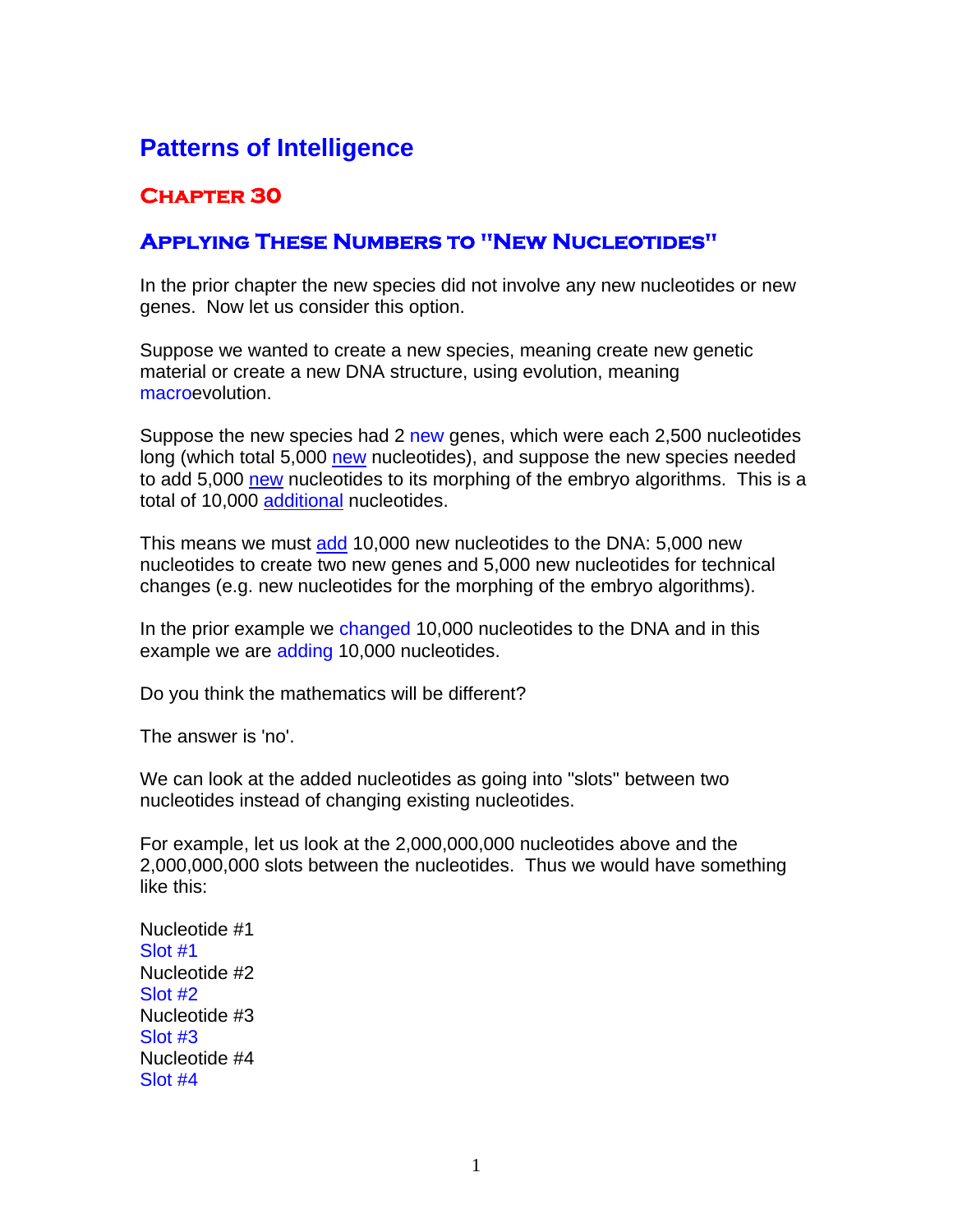and so on and so forth for 2 billion nucleotides. Thus the last 3 nucleotides and slots would be:

Nucleotide #1,999,999,998 Slot #1,999,999,998 Nucleotide #1,999,999,999 Slot #1,999,999,999 Nucleotide #2,000,000,000 Slot #2,000,000,000 (actually the "endpoint")

Now, instead of changing 10,000 of the nucleotides, we are putting 10,000 new nucleotides into "slots" because we are adding these nucleotides.

Actually, more than one nucleotide could be put into one slot. In fact, hundreds or thousands of nucleotides could be put into one slot, such as for one of the new genes.

We have almost the same mathematical problems with "slots" as we had with nucleotides. The key issue is still a "location" issue, but in this case the "location" issue is a slot instead of a nucleotide.

A nucleotide looking to be put into a slot will be put into a randomly chosen slot (the "location" issue applies to slots instead of positions), not necessarily the correct slot.

In other words, the concept of "location" is almost identical whether you are talking about nucleotide locations or slot locations!!

You also have the issue of putting the "right" new nucleotide or nucleotides into the correct slot(s). But evolution never knows where the right slot is or what the "right" nucleotide(s) is that goes into each slot. So evolution will always put new nucleotides into randomly chosen slots (the location issue) and will fill these slots with randomly chosen nucleotide(s).

Does adding new nucleotides help the statistical problems with the theory of evolution?

Obviously not. Adding new nucleotides has roughly the same problems as changing nucleotides, which we already discussed.

For example, consider an existing species which has perfectly good DNA (Where did the good DNA come from? Certainly not evolution!). Now suppose we have to change 10,000 of these nucleotides (at random locations with randomly chosen nucleotides) and we need to add 10,000 new nucleotides (at random locations with randomly chosen nucleotides).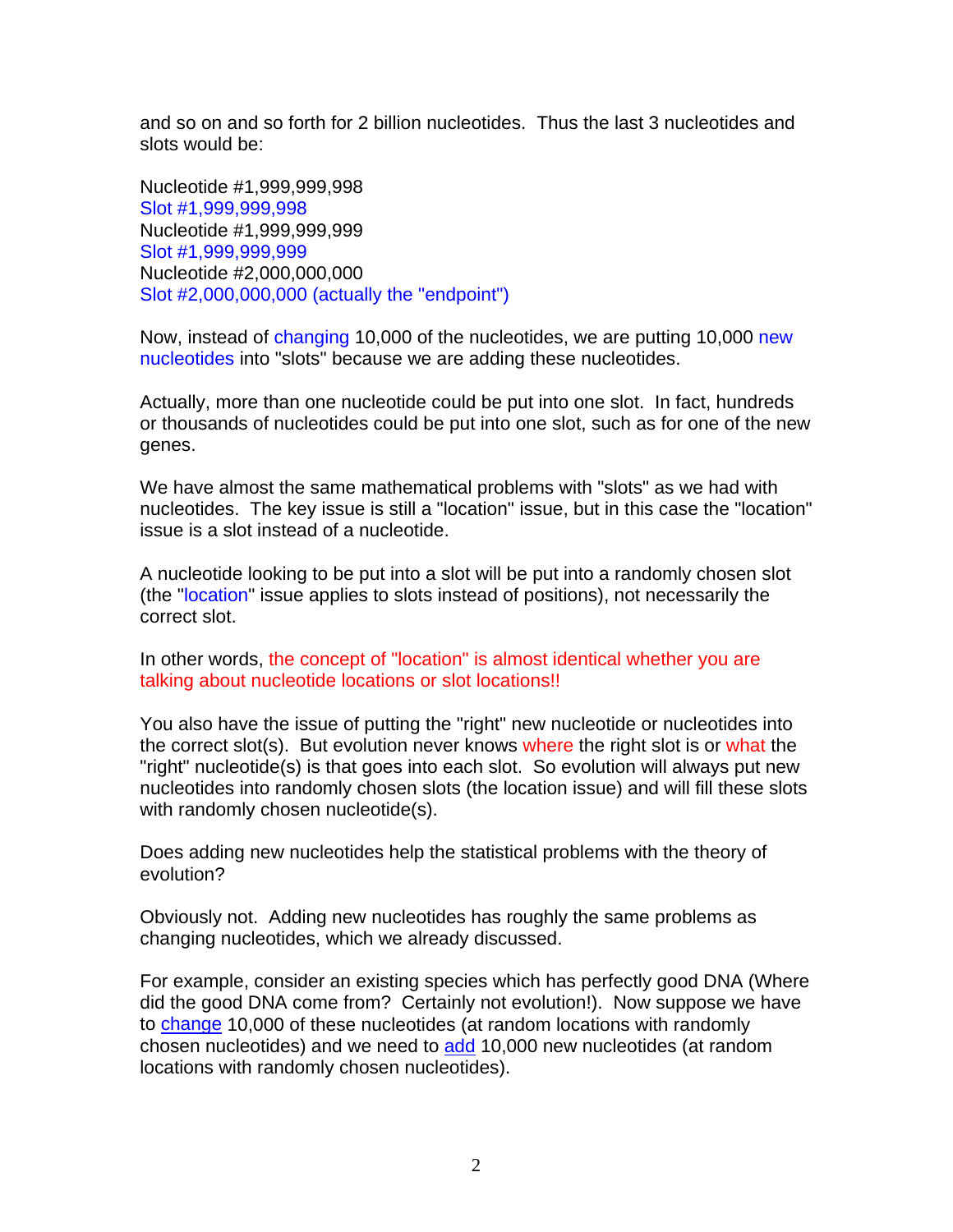This scenario effectively has the same probability issues whether changing 20,000 nucleotides or adding 20,000 nucleotides or some combination thereof!!

The only difference is that when we talk about changing nucleotides we are talking about "location" issues and when we talk about adding nucleotides we are talking about "slot" issues. But "slots" are a type of "location" issue. The only difference is that multiple nucleotides could go into one slot. But this would be rare indeed, so we can ignore this possibility.

This example is exactly why I say that macroevolution is scientific nonsense.

The devastating "location" issues apply almost equally to "changed" nucleotides (location issues), "added" nucleotides (slot issues) and "deleted" nucleotides (location issues).

In addition, the 75% failure rate created by the "which nucleotide at that location or that slot," for changed and added nucleotides, will always guarantee that 75% of all changed or new nucleotides will be the wrong nucleotide.

The end result is total nonsense. The entire DNA strand would be splattered with wrong nucleotides.

The location issue and the Axiom of Random Mutations totally obliterate the theory of evolution.

### **A Very Critical Point Regarding Genes**

Another fatal problem with evolution is that random locations of mutations are usually fairly evenly scattered across the entire DNA. But the needed changes (such as a new gene) are usually clustered in one or more different places on the DNA. Let me quickly explain why I mention this.

Given any consecutive sequence (i.e. "cluster") of 1,000 nucleotides (Note: on a two billion long DNA strand there would be 2,000,000 consecutive clusters), it is unlikely more than two of the mutations would occur in this cluster. The reason this is significant is that evolution claims that evolution has no "direction," yet evolution claims random mutations is how new genes were created.

But in order to create new genes, many mutations must appear in the *same cluster* of nucleotides. But computer simulations demonstrate the absurdity of this claim. It would take a massive number of damaging mutations before enough mutations could occur in one cluster to create a new gene. The DNA would literally be destroyed before a single new gene could be formed. But even if there were enough mutations inside a cluster, then the issue of the probability of viable permutations [to create a viable gene] issue comes into focus.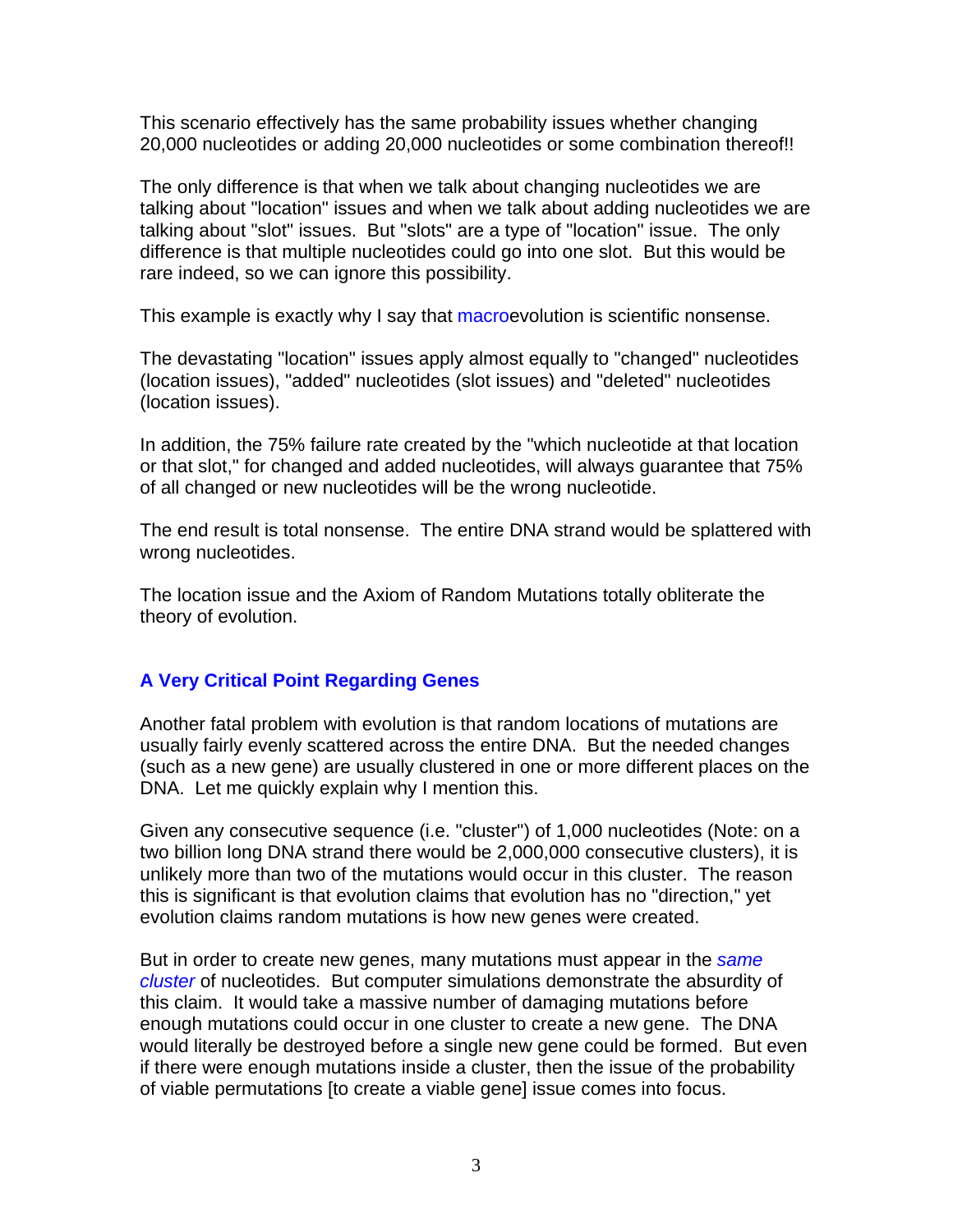These things are precisely why it is ludicrous beyond imagination to claim that humans were created by macroevolution (they obviously weren't created by microevolution). While macroevolution might have created 2 or 3 of our singlecelled ancestors, to claim that thousands of our highly complex "ancestor species." on our phylogenetic tree, developed by macroevolution is insanity beyond comprehension.

This is why I keep saying that the discovery of DNA in 1953 destroyed the theory of evolution.

For example, we assumed above that there were 10,000 new species between the "first living cell" and Adam and Eve (or whatever the first humans were named by evolution). This means there would have been at least 10,000 examples of macroevolution, sequentially, on the same planet and on the same evolution line. Many of these would have involved improving the morphing of the embryo algorithms for the new species to create a more complex species.

This is scientific nonsense far beyond comprehension especially when considering how many thousands of large and highly clustered, complex genes would have had to be created during this time period by macroevolution (i.e. purely random changes to DNA both in terms of location, types of mutations and which nucleotides ended up at each location).

It is bad enough to expect a relatively small gene (e.g. for a bacteria) to be created by macroevolution, but to think that a large and complex set of genes for a mammal was created by macroevolution is exponentially many times more absurd.

To claim this would be as insane as saying that an explosion in a book factory, one that published children's reading books, would yield the most advanced physics book on the planet earth, complete with graphics and binding. The claim would be far beyond inane.

For example, this is what Elder Russell M. Nelson has said, both at BYU (this talk was published in the Ensign) and in General Conference (which was also published in the Ensign):

"Through the ages, some without scriptural understanding have tried to explain our existence by pretentious words such as *ex nihilo* (out of nothing). Others have deduced that, because of certain similarities between different forms of life, there has been a natural selection of the species, or organic evolution from one form to another. Many of these people have concluded that the universe began as a "Big Bang" that eventually resulted in the creation of our planet and life upon it.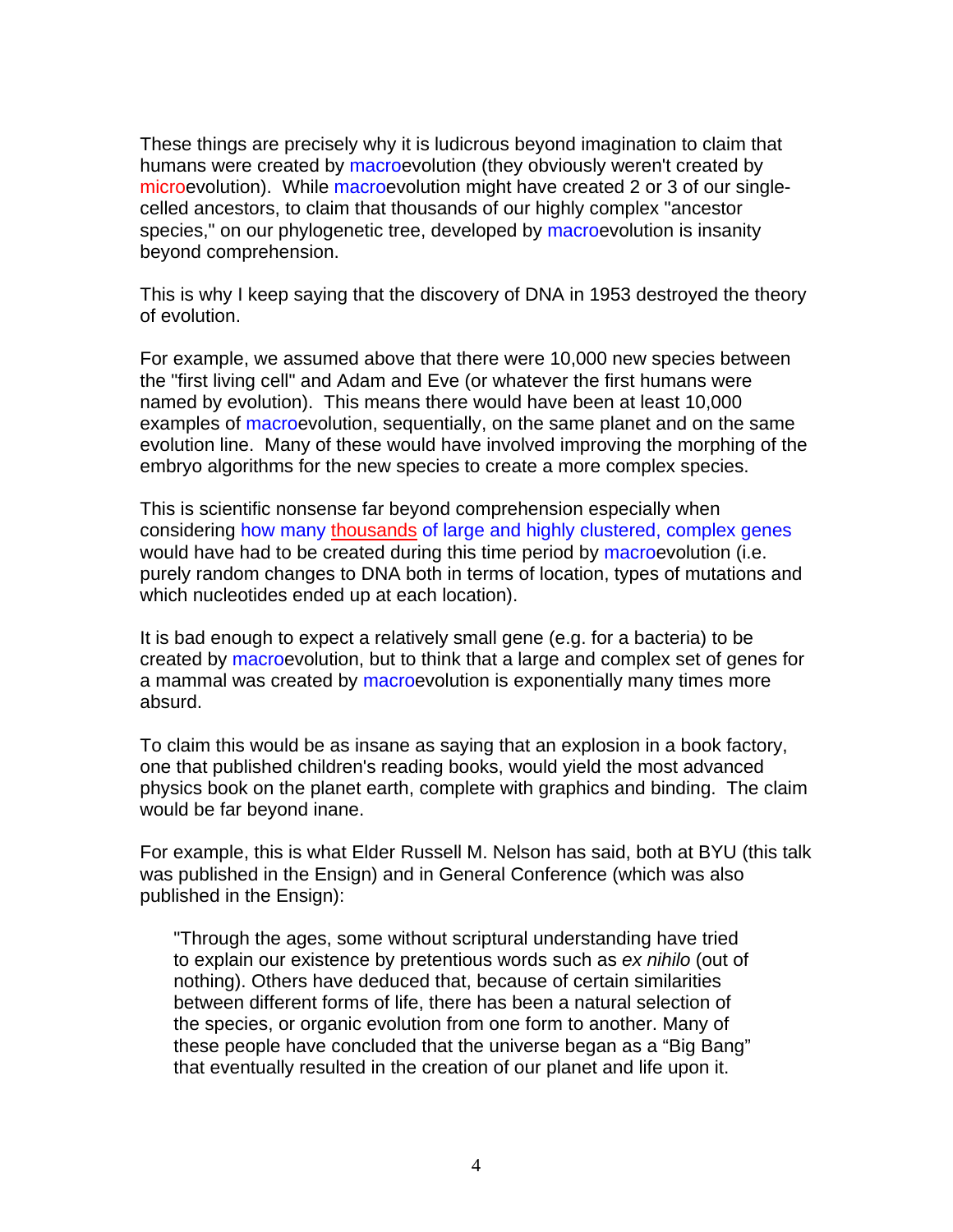To me, such theories are unbelievable! Could an explosion in a printing shop produce a dictionary? It is unthinkable! Even if it could be argued to be within a remote realm of possibility, such a dictionary could certainly not heal its own torn pages or renew its own worn corners or reproduce its own subsequent editions!

We are children of God, created by him and formed in his image. Recently I studied the scriptures to find how many times they testify of the divine creation of man. Looking up references that referred to create, form (or their derivatives), with either man, men, male, or female in the same verse, I found that there are at least fifty-five verses of scripture that attest to our divine creation." Russell M. Nelson, "The Magnificence of Man," Ensign, Jan. 1988, 64 A similar quote was given in the April, 2012 General Conference

Note the phrase: "such a dictionary could certainly not heal its own torn pages or renew its own worn corners or reproduce its own subsequent editions." The fact that the human body, and the bodies of many animals, can heal themselves, and have children, is yet another testimony of the creation.

What Elder Nelson is asking is this: Could an explosion in a printing factory create a male and female dictionary that could mate and have a "baby" dictionary that could grow and have new words, with their definitions, which neither parent dictionary had in their pages??

Of course not!!

### **Could Evolution Have Occurred in Small Chunks?**

Sometimes scientists claim that evolution, from one species to another, occurred in many small chunks rather than one large chunk.

How do small chunks overcome the massive statistical problems of macroevolution?

Whether you are talking about evolution taking a long time or evolution occurring in small chunks, spreading out evolution does not affect its probability.

It is as absurd as saying that you can take an existing computer program and make it into a far superior program by making a small number of mutations (by exclusively using random number generators, not programmers), many times, and that the end result of these many new programs, (which each had small random changes) will end up being many functional computer programs.